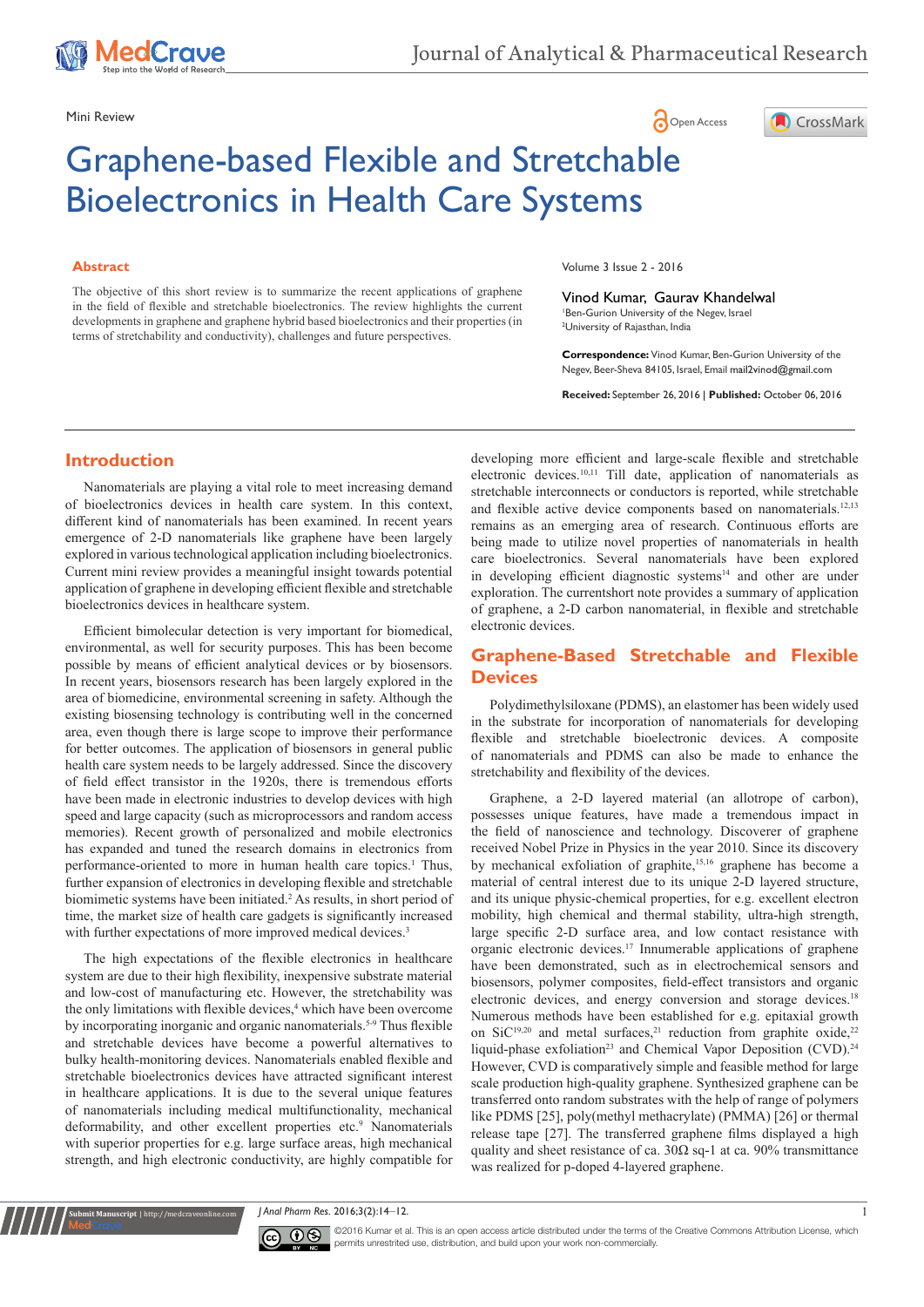# **Fabrication of Graphene Devices and Properties**

Comparatively high transparency and good electrical conductivity of graphene make it a promising candidate as transparent electrodes.<sup>28</sup> Large-scale, patterned synthesis of high-quality graphene by CVD method and its effective transfer onto different substrates is reported.<sup>25</sup> The graphene film was transferred to biaxially prestrained PDMS (ca. 12% strain) to enhance electromechanical stability. Both longitudinal and transverse resistance remained stable within 11% tensile strain and increased by one order of magnitude at ca. 25% strain after releasing the PDMS. Alternatively, to make stretchable graphene film, one need to grow the graphene on wavy Cu foil (instead of the planar one), followed by drop-casting PDMS and etching the Cu foil.<sup>29</sup> The resulting graphene/PDMS showed transmittance between 50% and 60%. Coating of another layer of PVA on top of the graphene largely suppresses the creation of cracks during stretching and thus enhanced the stretchability. The resistance of PVA coated graphene/ PDMS is increased by  $\sim$ 2 times under tensile strain of 40%. Selforganized, crumpled hierarchical structures can be formed by sequentially releasing the biaxially prestrained VHB 4905 substrate with a graphene film on top along the two prestrain directions.<sup>30</sup> The crumpled structure can be "unfolded when stretching the substrate back in both directions. The crumpled graphene conductor can accommodate an extreme strain of 450% along the direction with the higher prestrain, with unequal prestrains of 10% and 500%.The crumpled make graphene super hydrophobic. And the wettability and optical transmittance of the graphene can be tuned by reversible crumpling–unfolding process. Further, 3-D macroscopic graphene foams (GFs) were synthesized by a template-directed CVD using nickel foam as a template.31 The well-interconnected 3D conducting network in GFs, the GF/PDMS composite with low graphene loading of ca. 0.5 wt% have shown good conductivity of ca. 10S cm-1 and high fracture stain of ca. 95%. After being treated by five cycles of stretching, the resistance increased ca. 30% under 50% tensile strains.

# **Fabrication of Devices using Graphene– Hybrid Materials and their Properties**

Doping of foreign atoms in graphene improves its electrical properties. Several methods of doping have been introducing, to enhance the conductivity of graphene, such as chemical doping,<sup>32</sup> introducing CNTs<sup>33</sup> and metal nanostructures (e.g. depositing on top of graphene or mixing with graphene)<sup>34</sup> etc. Moreover, Graphene-Ag hybrid fibers were synthesized by the wet-spinning process and subsequent chemical reduction, and they exhibited enhanced conductivity and current capacity.35 Ag-doped graphene fibers transferred onto PDMS pre-strained by 150%, the conductivity was maintained for strains within 150%. Conductivity of graphene has been further enhanced by spin-coating a thin layer of AgNW network on its top, where the conducting pathways of the graphene and AgNWs function complementary to each other, and overcome to charge scattering by defects in grapheme<sup>36</sup> and as results, a low resistance of 33 $\Omega$  sq<sup>-1</sup> at a high transmittance of 94% was obtained. Graphene–AgNW on PDMS have shown a large strain tolerance of 100% with negligible resistance degradation, in addition, the hybrid structure showed a much higher breakdown electric field and better stability against thermal oxidation compared with pure AgNWs. Apart from the graphene, other 2-D layered materials like  $MoS_2$ ,  $WS_2$ , and VS<sub>2</sub> are under evaluation for their further application in flexible and stretchable devices.

## **Challenges**

For efficient application of graphene in developing flexible and stretchable bioelectronics systems, some specific challenges need to be thoroughly addressed:

- a. Facile integration technology of graphene in bio-electronic devices.
- b. Through interaction study of graphene with supporting substrate.
- c. Through characterization of graphene-based bioelectronics devices in extreme conditions.

## **Conclusion**

Increasing demand for flexible and stretchable electronic devices in health care system accelerated the development of more efficient bioelectronics devices. Incorporation of nanomaterials for developing novel bioelectronics devices provides immense opportunities for advanced diagnostics and drug delivery. 2-D layered materials like graphene along with other upcoming materials have huge potential for significantly improving the performance of existing devices. The Huge potential of nanomaterials based flexible and stretchable bioelectronics needs to be thoroughly investigated especially for health biosystem. Nanomaterials enabled flexible and stretchable bioelectronics devices may lead to significant expansion and application of these devices in healthcare system.

## **Acknowledgements**

Dr. Vinod Kumar is a postdoctoral scientist at Ben-Gurion University of the Negev, Israel. He received his PhD in Nanobiotechnology from Banaras Hindu University, India in 2014. His current research interest focuses on design and development of nanomaterial based high efficient flexible and stretchable point of care devices for early and accurate screening of disease biomarkers.

Mr. Gaurav Khandelwal is a Project Associate at Indian Institute of Technology Delhi, India. He completed his M. Tech in Nanotechnology from Center for Converging Technologies, University of Rajasthan, India. His current research interest includes Nanophotonics and Nanomaterial based flexible electronics.

## **Conflicts of Interset**

None.

## **References**

- 1. [Webb RC, Bonifas AP, Behnaz A, Zhang Y, Yu KJ, et al. \(2013\) Ultrathin](https://www.ncbi.nlm.nih.gov/pubmed/24037122/)  [conformal devices for precise and continuous thermal characterization](https://www.ncbi.nlm.nih.gov/pubmed/24037122/)  [of human skin. Nat Mater 12\(10\): 938-944.](https://www.ncbi.nlm.nih.gov/pubmed/24037122/)
- 2. [Kim DH, Lu N, Ma R, Kim YS, Kim RH, et al. \(2011\) Epidermal](https://www.ncbi.nlm.nih.gov/pubmed/21836009)  [Electronics. Science 333\(6044\): 838-843.](https://www.ncbi.nlm.nih.gov/pubmed/21836009)
- 3. [Daniel JC, Lan Z, Evangelos D, Ivan RM, Katherine MM, et al. \(2013\) A](http://stm.sciencemag.org/content/5/210/210ra155)  [microchannel neuroprosthesis for bladder control after spinal cord injury](http://stm.sciencemag.org/content/5/210/210ra155)  [in rat. Science Translational Medicine 5\(210\): 210.](http://stm.sciencemag.org/content/5/210/210ra155)
- 4. [Rogers JA, Someya T, Huang Y \(2010\). Materials and mechanics for](https://www.ncbi.nlm.nih.gov/pubmed/20339064)  [stretchable electronics. Science 327\(5973\): 1603-1607.](https://www.ncbi.nlm.nih.gov/pubmed/20339064)
- 5. [Kim DH, Ahn JH, Choi WM, Kim HS, Kim TH, et al. \(2008\) Stretchable](https://www.ncbi.nlm.nih.gov/pubmed/18369106)  [and foldable silicon integrated circuits. Science 320\(5875\): 507-511.](https://www.ncbi.nlm.nih.gov/pubmed/18369106)
- 6. [Sekitani T, Noguchi Y, Hata K, Fukushima T, Aida T, et al. \(2008\) A](https://www.ncbi.nlm.nih.gov/pubmed/18687922)  [rubberlike stretchable active matrix using elastic conductors. Science](https://www.ncbi.nlm.nih.gov/pubmed/18687922)  [321\(5895\): 1468-1472.](https://www.ncbi.nlm.nih.gov/pubmed/18687922)